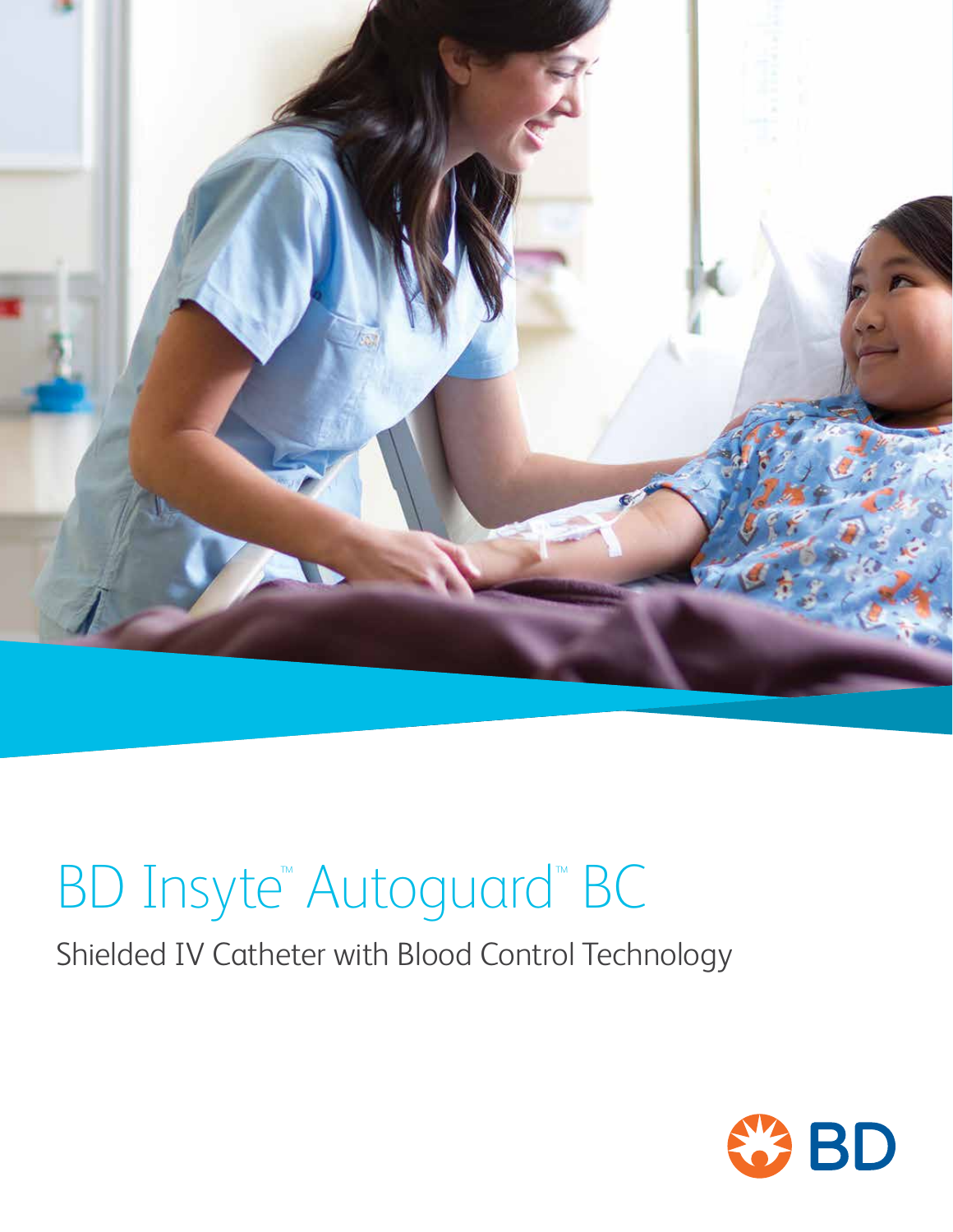# BD Insyte™Autoguard™ BC

Shielded IV Catheter with Blood Control Technology

### 95% reduction in the risk of blood exposure<sup>1</sup>

You strive for a clean IV placement every time, but when you have to apply pressure while activating the device's safety mechanism and connecting the extension, blood spills can happen.

#### **The BD Insyte™ Autoguard™ BC Shielded IV Catheter with Blood Control Technology addresses these challenges:**

- No need to apply venous compression during insertion
- Minimize blood exposure, cleanup time and use of supplies associated with blood spills
- Needlestick injury protection
- Designed to improve first-stick success and reduce painful hit-and-miss insertions



Catheter without blood control technology

### Built-in blood leakage prevention

In a healthy human study, 98% of clinicians indicated they felt no risk of blood exposure during an insertion when using BD Insyte™ Autoguard™ BC Catheters.1

**Stop blood leakage** without the need for venous compression the unique design allows a one-handed insertion technique with blood flow resuming when an add-on device is connected.

Clinically demonstrated to reduce the risk of blood exposure by 95%1 —reducing staff exposure to blood and surface contamination.\*





In a clinical study, 98% of clinicians stated they felt no risk of blood exposure during insertion when using BD Insyte™ Autoguard™ BC Catheters.\*,1



Blood control technology minimizes blood exposure,\* cleanup time and use of supplies associated with blood spills.<sup>2</sup>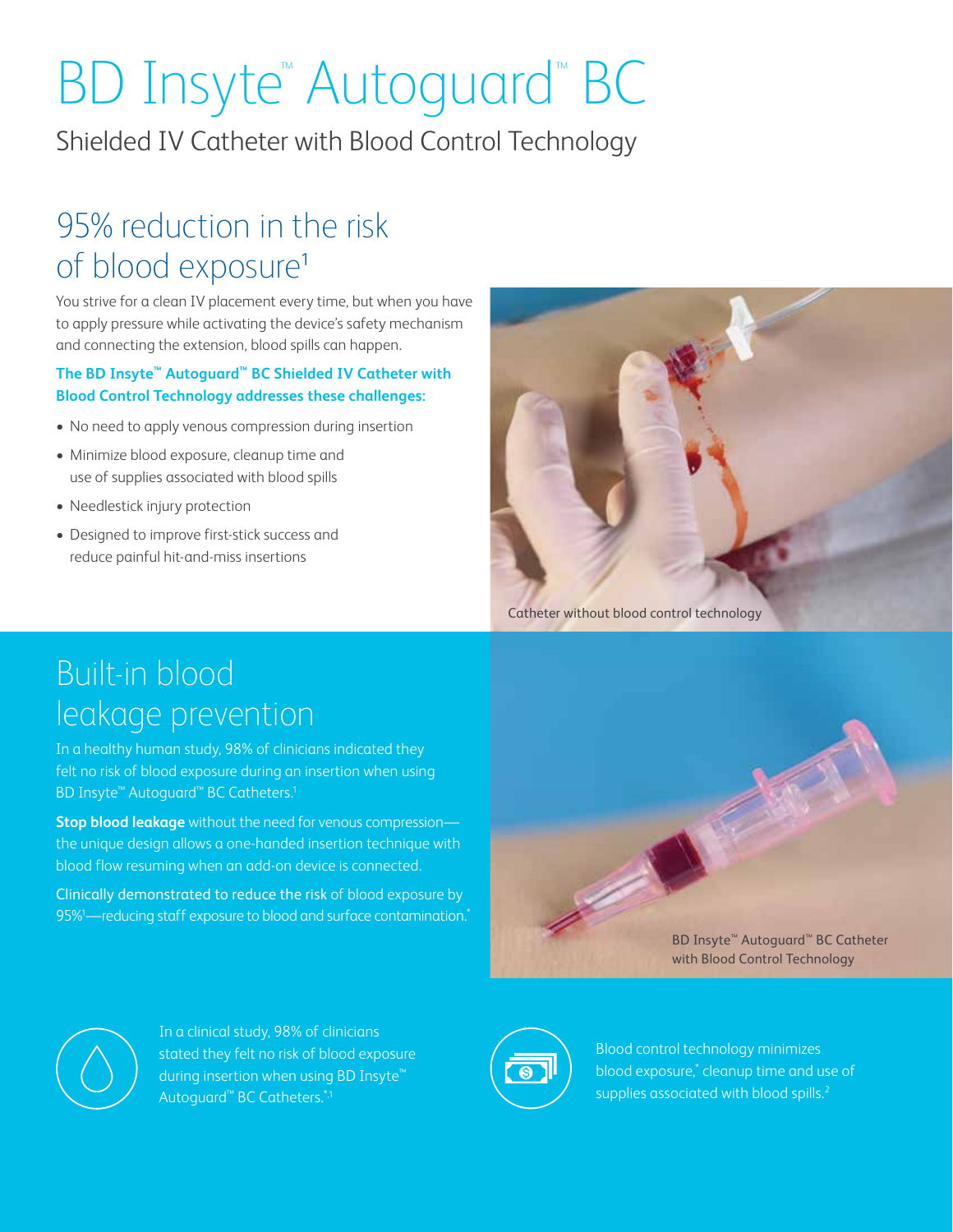### Safety at the push of a button

The BD Insyte™ Autoguard™ BC Catheter is tailored for the clinician's safety and insertion success, leaving you feeling confident in each insertion.

Demonstrated to reduce needlestick injuries by 95%†,3

- Push-button needle shielding technology
- Fully encapsulated needle





### The right IV catheters, right from the start

#### BD Vialon™ Biomaterial

The catheter material is designed to resist kinking and softens up to 70% in the vein, enabling longer dwell times and reducing the chance of mechanical phlebitis by up to 50%.‡,4



BD Vialon<sup>™</sup> Biomaterial





FEP catheter material

#### BD Instaflash™ Needle Technology

Incorporates a notched needle *(20- to 24-gauge),* which may improve first-stick success and reduce painful hit-and-miss insertions.